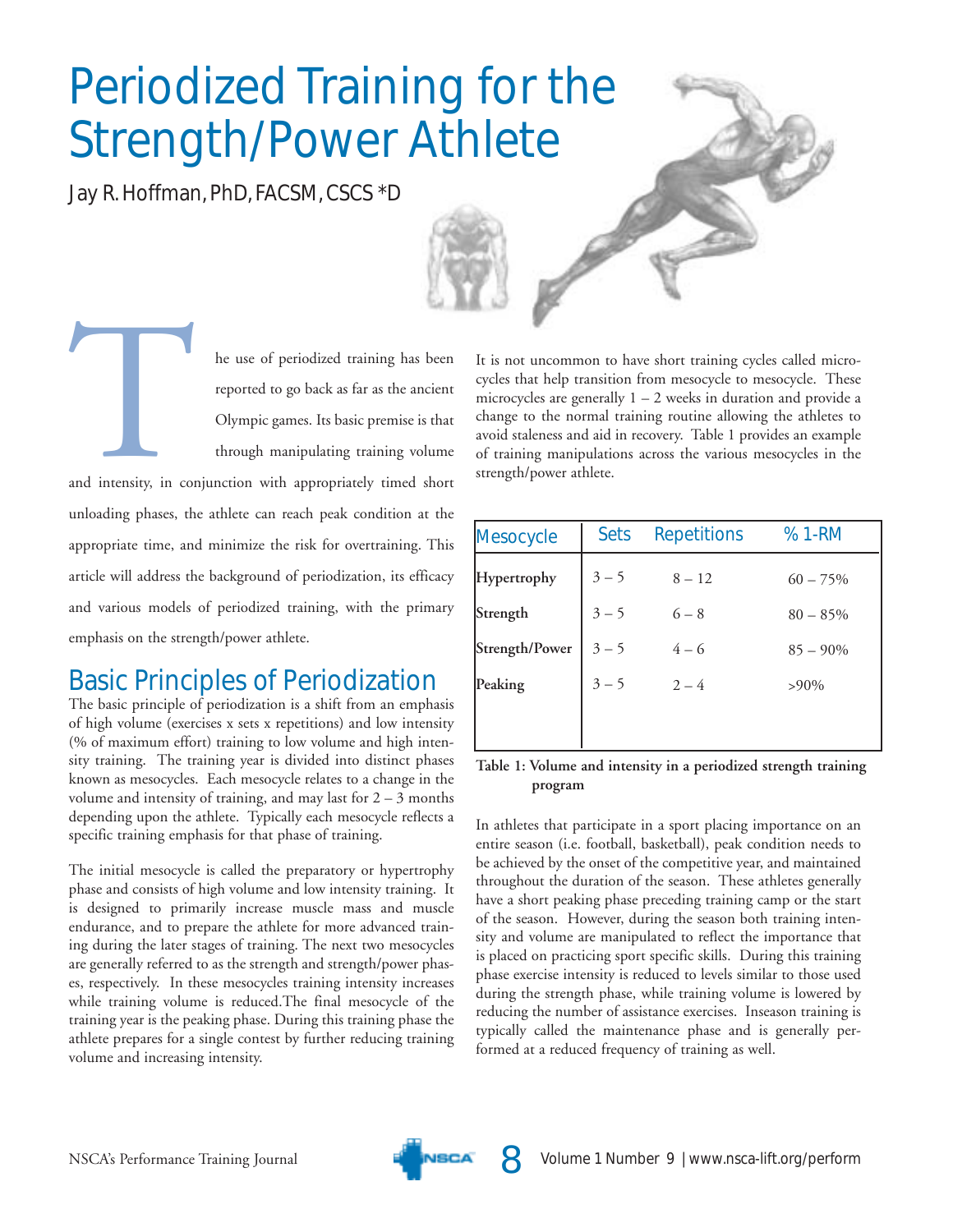### **Efficacy of Periodization**

Increases in strength have been shown in both periodized and nonperiodized resistance training programs. However, strength improvements do appear to be greater as a result of periodized training<sup>3</sup>. The upper range for strength improvement in the 1RM bench press is reported to be about 17% in nonperiodized training programs and 29% in periodized training programs, while the upper range for 1RM squat is 32% in nonperiodized and 48% in periodized training<sup>1,4,6,7,8</sup>. In addition, periodized resistance training programs appear to be superior than nonperiodized training programs in generating improvements in vertical jump performance<sup>5,6</sup>.

These studies provide evidence that periodized resistance training is more effective than nonperiodized training in eliciting strength and motor performance improvements. However, this advantage may be largely dependent upon the training status of the individual<sup>2</sup>. The magnitude and rate of strength increases are much greater in untrained individuals than in trained individuals, therefore in consideration of the rapid strength increases seen in novice lifters, periodized training may not be necessary until a certain strength base has been established.

### **Models of Periodization**

The periodization model that has been the focus of discussion until now consists of uniform changes in training intensity and volume that remain relatively constant throughout each mesocycle. This linear model of periodized training is the classic form for designing most periodized training programs. However, nonlinear or undulating periodization models are also becoming popular. This model of periodization varies the volume and intensity of training from workout to workout (see Table 2). Light, moderate and heavy intensities of training can be alternated during each week of training. Nonlinear training appears to be as effective as traditional or linear models of periodization. In sports that have several games or competitions in a given week, nonlinear training may be preferable to use because of the ability to use relatively light training intensities on days proceeding or on days of competition. High intensity training will still be used, but at a more appropriate time of the week.

The following are examples of periodized training programs for a strength/power athlete playing a team sport, and a strength/power athlete involved in a sport placing primary importance on an isolated competition (i.e. National meet) during the training year. Each program should be considered as only an example and a possible guideline in developing a periodized training program to meet your needs or the needs of your athletes. It is important to remember that the entire athletic conditioning program needs to be considered during the development of the periodization program, and not just the resistance training component of the program.

## Periodized Training Program for<br>a Strength/Power Athlete in a **Team Sport**

An example of an annual periodized training program for a strength/power athlete playing a team sport (i.e. football) can be seen in Figure 1. The initial mesocycle is the preparatory or hypertrophy period in which the primary objective of the resistance training program is to prepare the athlete for more strenuous training that will be experienced in the subsequent training phases. In addition, the intensity and volume of training during this phase will also be conducive for those athletes needing to add additional muscle mass. During this training phase the athlete may also perform some additional form of conditioning

|       | <b>Sets</b> | <b>Repetitions</b> | Rest Between Sets Training Goal |                |
|-------|-------------|--------------------|---------------------------------|----------------|
|       |             |                    |                                 |                |
| Day 1 | $3 - 5$     | $8-10$ RM          | $2 \text{ min}$                 | Strength       |
| Day 2 | $4 - 5$     | $3 - 5$ RM         | $3 - 4$ min                     | Strength/power |
| Day 2 | $3 - 4$     | $12 - 15$          | $1$ min                         | Hypertrophy    |
|       |             |                    |                                 |                |
|       |             |                    |                                 |                |

Table 2: The linear model of periodized training

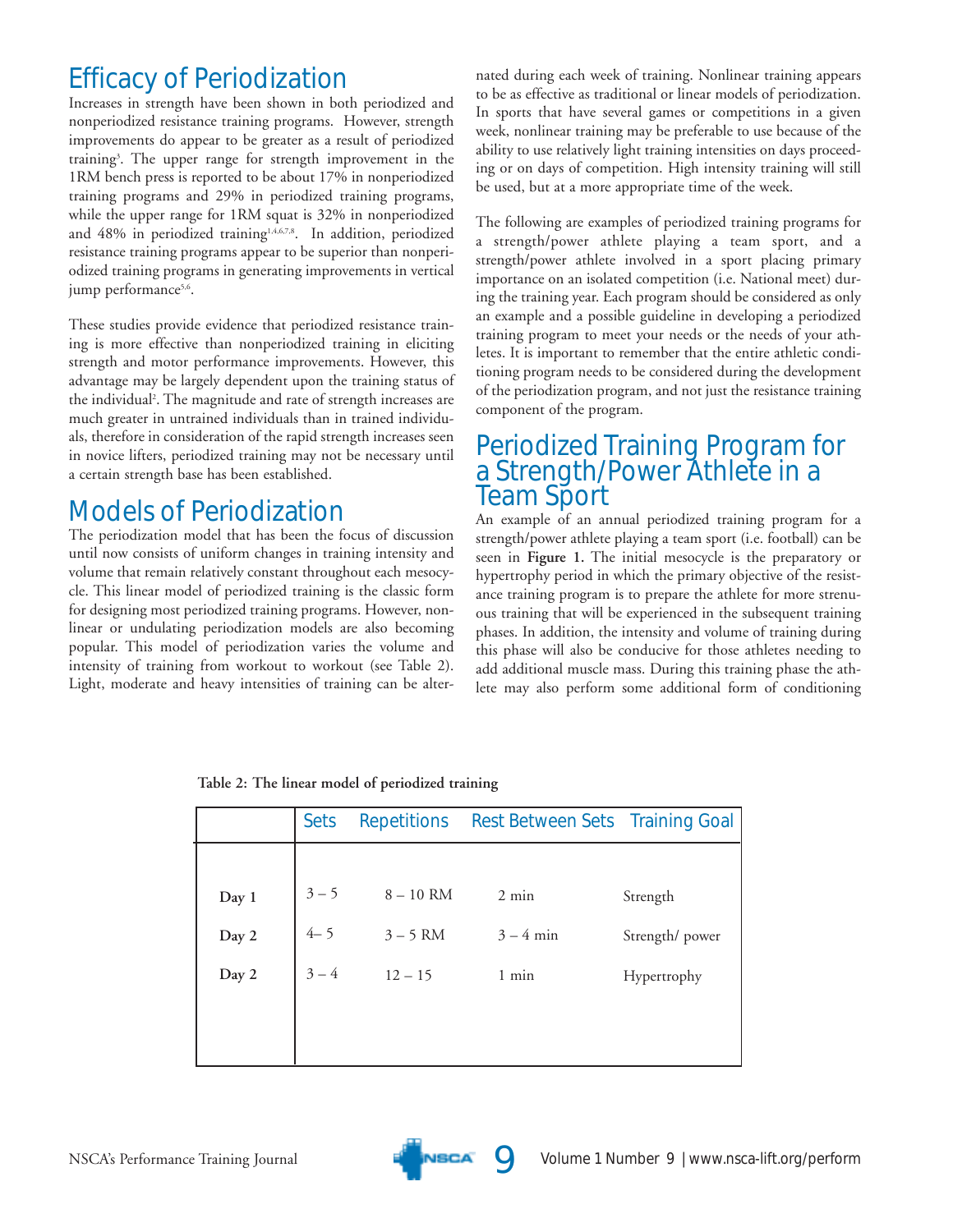

#### Figure 1: An annual periodized training program for a strength/power athlete playing for a team sport.

activity (i.e., jogging, cycling, swimming, recreational sport) 2 -3 days per week to maintain their cardiovascular endurance. At the conclusion of this mesocycle there may be an unloading phase that significantly reduces the intensity and volume of training to prepare the body for the next phase of training.

The next mesocycle is the strength phase. During this training phase training intensity is increased, while the training volume is reduced. The primary emphasis during this mesocycle is focused on increasing maximal strength. In addition, the cardiovascular conditioning program will continue. To allow the athlete to adequately recover from this training cycle another unloading phase may be added.

The next mesocycle will be the strength/power phase. During this training cycle the Olympic exercises (i.e. power cleans, push press, high pulls), if not already part of the training program, may be included. The exercises used will have a greater specificity to the movements on the field of play, and provide a greater opportunity for strength carryover. The intensity of exercise will be elevated further, while the training volume (related to the reduced number of repetitions, as the number of sets per exercise might remain constant) is decreased. During this training phase incorporation of plyometric exercises may also be included into the training program. In addition, sport specific conditioning,

agility and speed training can also be integrated into the 2 - 3 day per week conditioning program.

The next phase of training that precedes training camp is of shorter duration (four to six weeks) and is designed to bring the athlete to both peak strength and condition for the start of the football season. During this peaking phase training intensity is further elevated, while the volume of resistance training is again reduced. This is accomplished by reducing the number of assistance exercises in the resistance training program. By this phase of training the athlete should be primarily concentrating on getting into the proper physiological condition to play football. Emphasis in the conditioning program will be on anaerobic training (i.e. intervals, both long and short sprints, and agility exercises). The plyometric exercises incorporated into the previous mesocycle should still be included in the training program.

As the athlete reports to training camp this initiates the beginning of the pre-season period, which will last until the start of the regular season. During this period and for the remainder of the competitive season, the resistance training program may be reduced to a two-day per week maintenance program. The maintenance phase generally incorporates the core exercises with several assistance exercises.

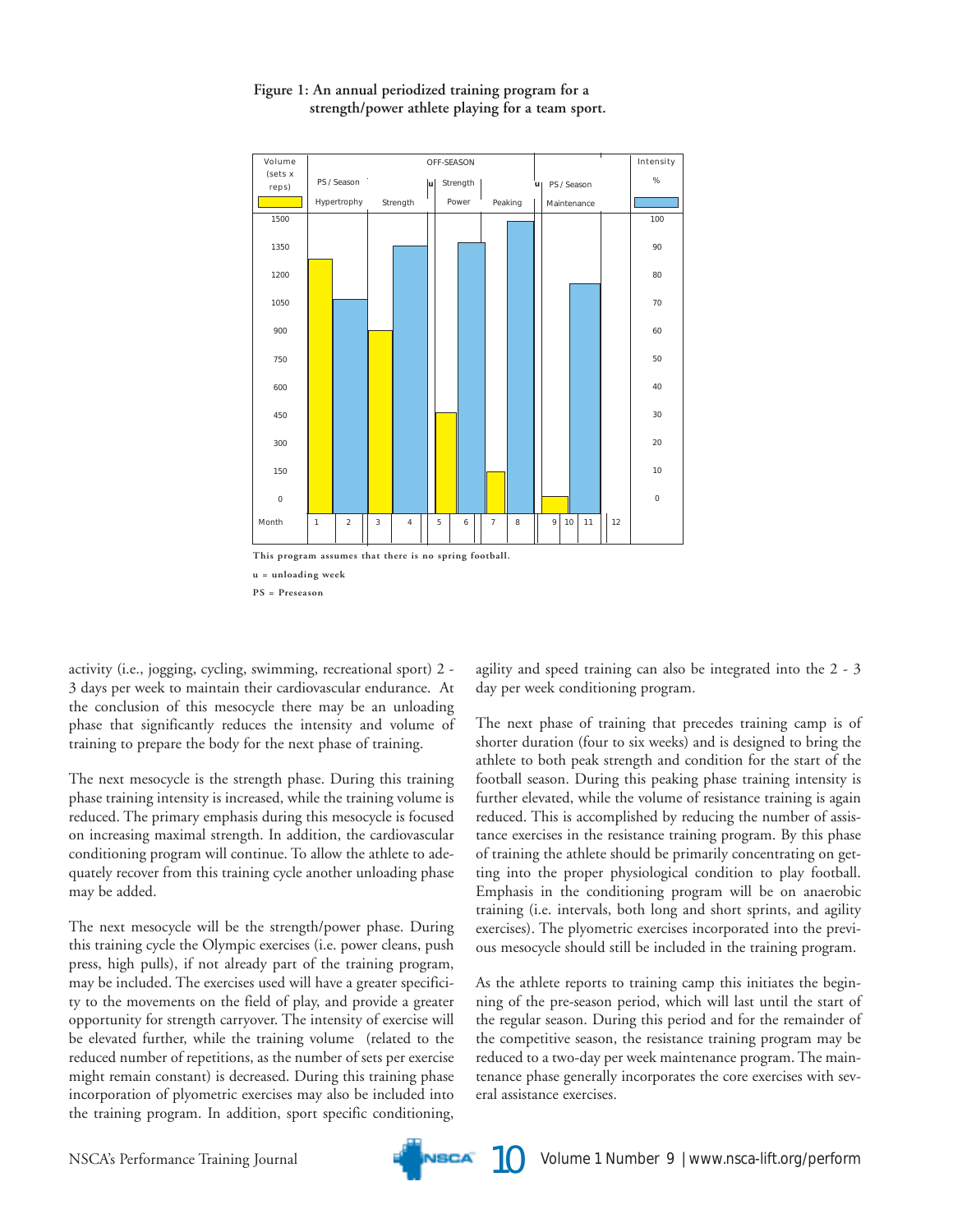#### Figure 2: An annual periodized training program for a strength/power athlete preparing to peak for a single event



 $\forall x \ast = \text{Preseason}$ 

### **Periodized Training Program for** a Strength/Power Athlete **Preparing for a Specific Event**

An example of an annual periodized training program for a strength/power athlete preparing to peak for a single event can be seen in Figure 2. In the previous example we saw how in an athlete participating in a sport that has a well-defined off-season, pre-season and season, dividing the year into precise mesocycles is easily accomplished. However, in preparing an athlete to peak for a specific event, which often occurs at the end of the competitive season, precise control of the training variables is required in order to have the athlete peak at the desired time. Unlike the team sport in which there is some room for maneuverability, a mistake in the training prescription for an athlete preparing for a single competition would result in an undesirable outcome. Either the athlete would not reach peak condition by the time of the contest, or the athlete may peak too early and possibly overtrain in an attempt to maintain that high performance level for an extended period of time.

During the initial phase of training the program is quite similar to what is typically seen for the strength/power athlete participating in a team sport. However, the competitive phase may be quite long with many of the earlier competitions considered being of lesser importance. In this instance the athlete will 'train' through those early competitions, preferring instead to peak for the more important competition at the end of the year. During this competition period the major difference between this athlete and the athlete participating in the team sport will be the absence of a maintenance phase. The athlete preparing for a single competition may have several mesocycles occurring during the early to mid-competitive year and then enter a peaking phase to maximize performance prior to the competition.

In many sports there is both an indoor and an outdoor season (i.e. track and field). In this situation there are two competitive seasons, each having a competition that the athlete will primarily focus on. These two competitive seasons would be linked through a short unloading period. The approach to each training cycle would be similar to what was previously described above for an athlete preparing for a single competition. However, if greater importance was placed on the competition during the second cycle then training volume would be higher in the preparatory phase during the first training cycle, and be of shorter duration. Changes in training intensity will be similar during each training cycle.

The challenge of multi-cycle training programs is the reduction in the preparatory phase of training. The higher training intensities performed more frequently during the year places the athlete at a greater risk for overtraining. It is likely that such training programs are best suited for more advanced athletes due to their experience and ability to adapt to this high physical demands.

### Summary

The goal of periodization is to maximize the potential of the athlete to reach peak condition by manipulating both training volume and training intensity. Through proper manipulation of these training variables, not only will the athlete peak at the appropriate time, but also the potential risk for overtraining is reduced. The use of periodized training programs has proven to be more advantageous than nonperiodized training, but these benefits may be more relevant for the experienced athlete.